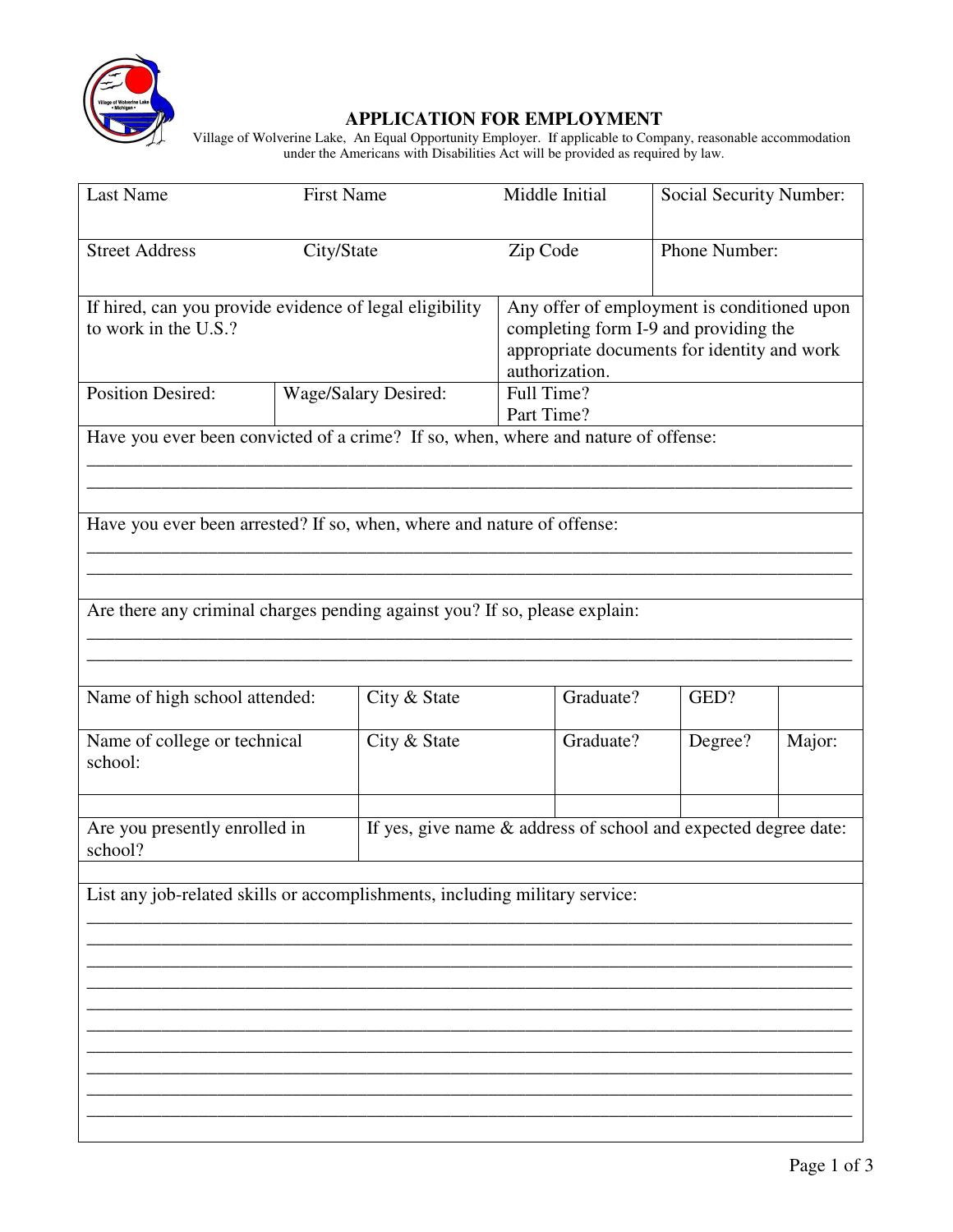| - Your Availability For Work -                                             |        |         |                                                                |          |        |                     |        |  |
|----------------------------------------------------------------------------|--------|---------|----------------------------------------------------------------|----------|--------|---------------------|--------|--|
|                                                                            | Monday | Tuesday | Wednesday                                                      | Thursday | Friday | Saturday            | Sunday |  |
| From:                                                                      |        |         |                                                                |          |        |                     |        |  |
| To:                                                                        |        |         |                                                                |          |        |                     |        |  |
| Total hours per week you are.                                              |        |         | Do you have any special requests or needs for a work schedule? |          |        |                     |        |  |
| available to work:                                                         |        |         |                                                                |          |        |                     |        |  |
| Date you can begin work:                                                   |        |         |                                                                |          |        |                     |        |  |
|                                                                            |        |         |                                                                |          |        |                     |        |  |
| - Give Three References That Are Not Former Employers Who We May Contact - |        |         |                                                                |          |        |                     |        |  |
| Name and Occupation                                                        |        |         | How do you know them, and for how long?                        |          |        | <b>Phone Number</b> |        |  |
|                                                                            |        |         |                                                                |          |        |                     |        |  |
|                                                                            |        |         |                                                                |          |        |                     |        |  |
|                                                                            |        |         |                                                                |          |        |                     |        |  |

## **Your Employment History**

List names of employers with present or last employer listed first. Please note if we may not contact your present employer until after you are offered a position.

| Name of Employer:     | Job Title:            |             |
|-----------------------|-----------------------|-------------|
|                       | Duties:               |             |
| Address:              | Dates of Employment:  |             |
|                       | From:                 | To:         |
| City, State, Zip Code | Hourly pay or salary: |             |
|                       | Starting pay:         | Ending pay: |
| Supervisor:           | Reason for Leaving:   |             |
| Telephone:            |                       |             |
|                       |                       |             |
| Name of Employer:     | Job Title:            |             |
|                       | Duties:               |             |
| Address:              | Dates of Employment:  |             |
|                       | From:                 | To:         |
| City, State, Zip Code | Hourly pay or salary: |             |
|                       | Starting pay:         | Ending pay: |
| Supervisor:           | Reason for Leaving:   |             |
| Telephone:            |                       |             |
|                       |                       |             |
| Name of Employer:     | Job Title:            |             |
|                       | Duties:               |             |
| Address:              | Dates of Employment:  |             |
|                       | From:                 | To:         |
| City, State, Zip Code | Hourly pay or salary: |             |
|                       | Starting pay:         | Ending pay: |
| Supervisor:           | Reason for Leaving:   |             |
| Telephone:            |                       |             |

| Signature: | Date: |
|------------|-------|
|------------|-------|